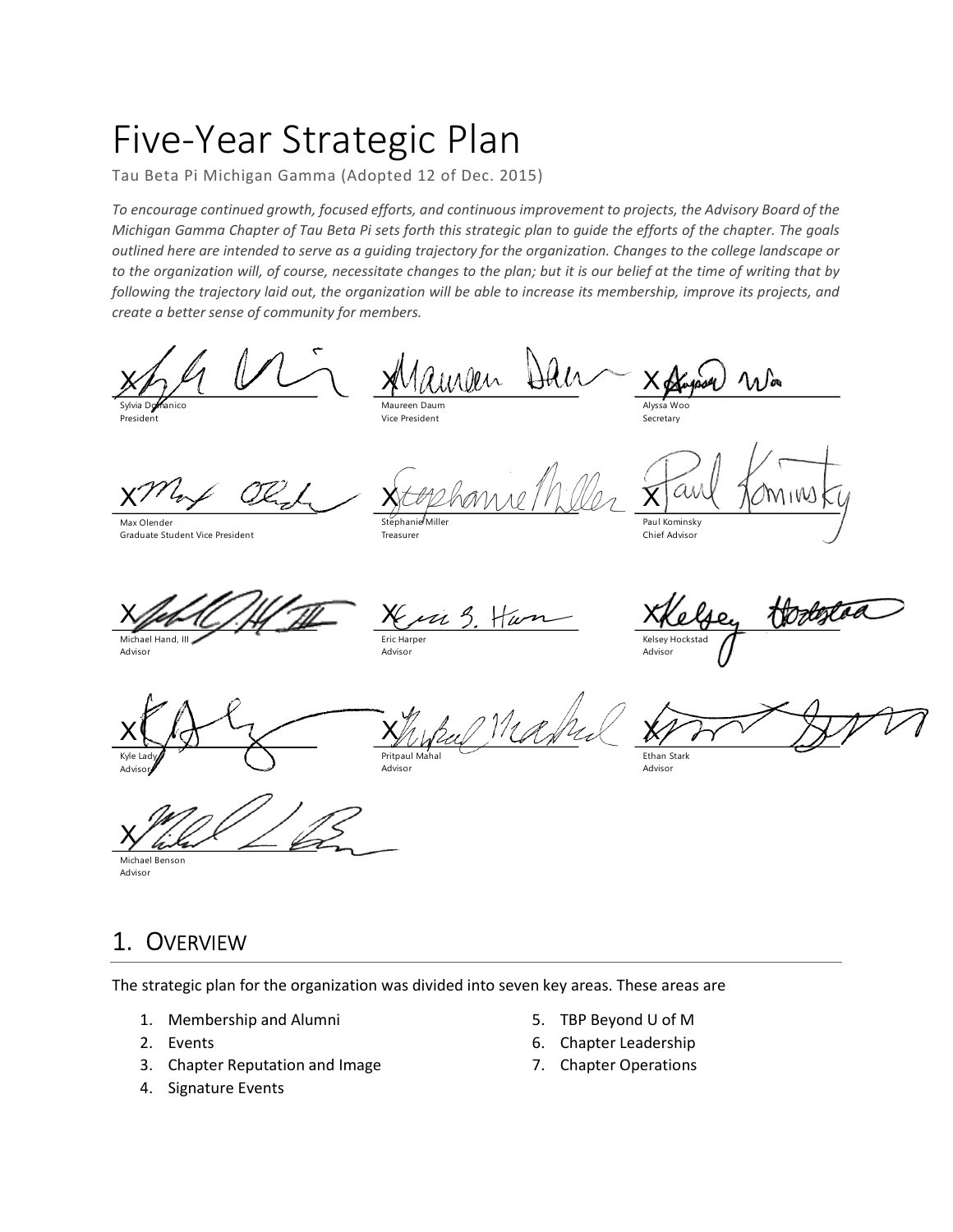Many recommendations speak to goals that something should happen "each semester" or "every year". In the context of this plan, it is understood that the meaning is that these things should be happening with regularity within five years or sooner.

## 2. MEMBERSHIP AND ALUMNI

The primary responsibility of any chapter of Tau Beta Pi is to identify and initiate new members of the organization. What separates chapters that are surviving and chapters that are thriving is, fundamentally, the level of activity in which their members are engaged. While the primary area of chapter membership is with the students still on campus, the chapter holds to the saying "once a member, always a member" and thus the chapter should work to actively engage alumni and current students alike. Over the next five years, the chapter will focus on assisting the transition from electee to active member, improving alumni relations, fostering a large community of engaged active members, and increasing transparency of the chapter leadership.

### ELECTEE TO ACTIVE TRANSITION  $1_{-}$

Ensuring a smooth transition from being an electee to being an active member within the chapter is of central importance to the life and activity of the chapter. The first step in ensuring that electees may enter in to the full participation of the chapter is to ensure that they complete the process of initiation. To that end the chapter should explore means by which it be possible that at least 90% of those who begin the process of electing are initiated at the semester's conclusion. The chapter should also continually work to increase the number of eligible students who attend the informational meetings at the beginning of the semester. In addition to policy and requirements changes, the chapter should give ample consideration to initiatives that create a greater sense of community among candidates for membership.

Currently, a number of initiates cease or significantly reduce their participation in the chapter. Efforts should be made to actively engage these members, particularly in the months immediately following their initiation. The most obvious means to accomplish this is by leveraging the electee team structure to be a conduit by which they can find a smaller community within the chapter even after initiation. Encouraging new members to become actively engaged in some facet of chapter leadership is another great avenue for members to stay involved. It is important, therefore, that the leadership opportunities within the chapter never be fully static, but evolve to continually meet the needs and goals of its members. The chapter should, at minimum, work to ensure that at least 80% of members who remain on campus similarly remain active in the chapter.

### 2. ALUMNI RELATIONS

Analogous to the transition from electee to active is the transition from being a student member to being an alumni member. In keeping with the adage "once a member, always a member," Michigan Gamma should seek to be a leader in the area of alumni engagement. Interaction with the local alumni chapter should be ongoing and include at least one joint event each semester. The chapter should also explore means of engaging MI-G alumni who do not live in the area. These means could include such initiatives as improved record keeping, mentoring programs, or better publication of relevant events to local and chapter alumni.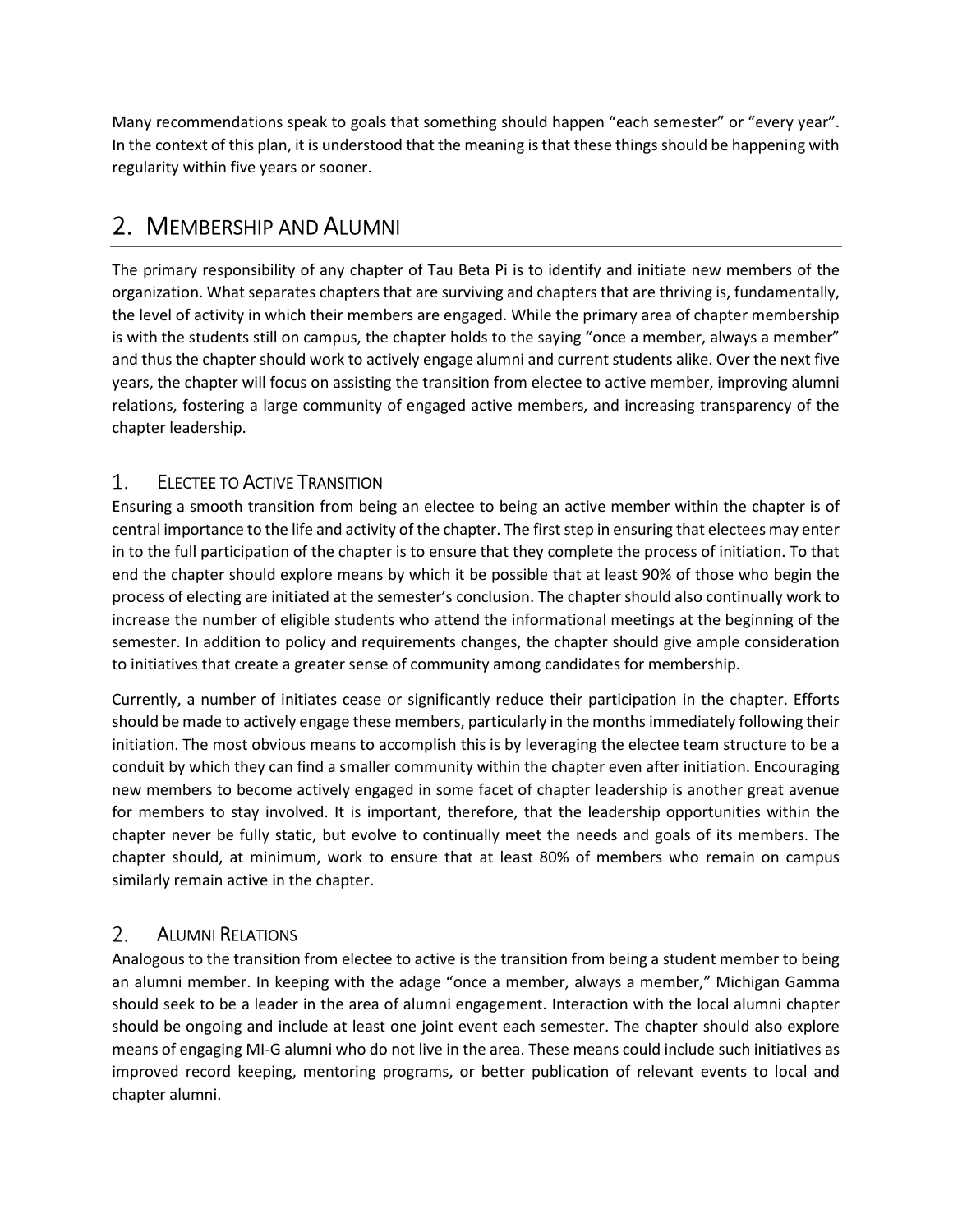### 3. FOSTERING A COMMUNITY OF ENGAGED ACTIVES

Active participation is paramount to the success of the chapter. Working to ensure as many actives as possible are as engaged in the chapter as possible is vital to the long-term health and growth of the chapter. While the mission of the chapter remains first and foremost to initiate new members, that mission can only be most successful when the chapter is similarly prioritizing the needs and interests of its initiated members. The more engaged the active body is, the easier the pitch to join is made.

To that end, the chapter ought to explore numerous means to increase engagement among ever more of its initiated members. These means could include greater networking among members (both within MI-G and with members of other chapters), encouraging greater active attendance at officer or team meetings, and continuously improving the semester programming to better balance the needs and interests of initiated members and electees.

### 4. INCREASING TRANSPARENCY

Increased engagement within the chapter necessitates a strong sense of ownership in the chapter affairs. In organizations with large and healthy leadership structures, the temptation is present to abstract most of the decision making and vision away from the general members. While it is not necessary to actively engage the general membership in the day-to-day management of the chapter, it is important that those members who wish to be apprised of the goings on have the opportunity to be. This necessitates that the chapter prioritize transparency in its doings as much as possible. This can be accomplished through thorough and accessible minutes, open and advertised officer and team meetings, and by limiting the amount of collective decisions made outside of such formal settings.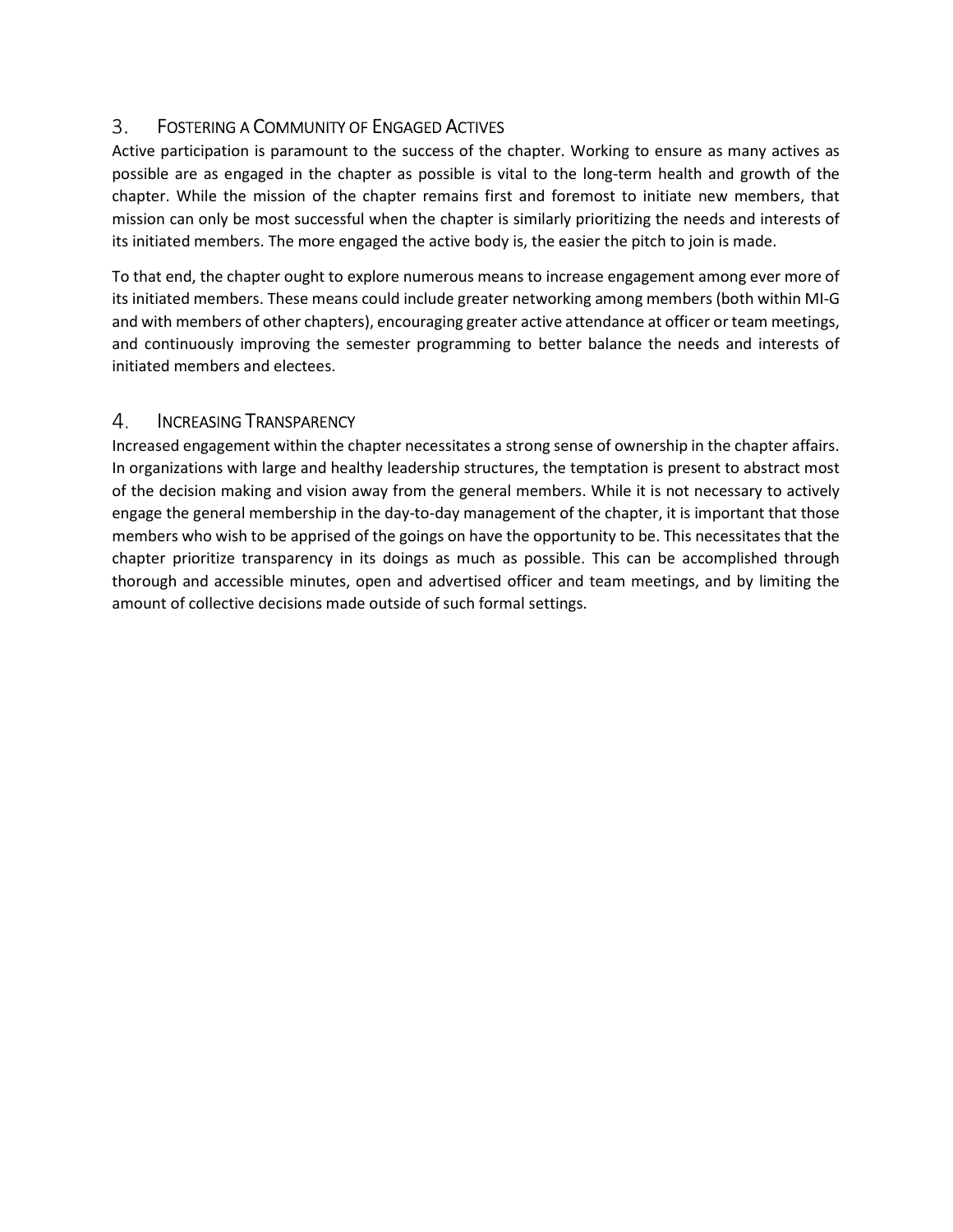## 3. EVENTS

Engagement of members, either active or electee, is impossible without events and programming in which to be engaged. While the chapter currently enjoys a large number of vibrant events, continuous evaluation and improvement of those events is necessary to ensure that the offerings continue to provide the greatest amount of engagement and interest to participants.

### 1. LARGE-SCALE OUTREACH EVENT

For many years, the chapter has focused primarily on small-scale community service events. These experiences are of course important to the well-rounded engineer, but they often fall short of the opportunity to have the greatest impact with the unique skills that engineers enjoy. The K-12 Outreach Program was created to address some of these concerns. Through it, members are able to use their aptitude and passion for technical subjects to help promote STEM fields to younger generations. MI-G should continue to explore ways to expand the K-12 Outreach offerings to more students and to more grades, particularly through larger-scale, higher-impact events.

### 2. EXPANDED SOCIAL EVENT OFFERINGS

While service is of a primary importance to the chapter, social events are principally where lasting relationships among members are made and solidified. To ensure that all members have the opportunity to develop such relationships, the chapter should continually look for opportunities to diversify the social events offered each semester. Large-scale, traditional events maintain their charm and importance, but it is important to make sure that, as much as is possible, every member has the opportunity to find events that are meaningful. The chapter should further explore better means of accomplishing this, possibly through simplifying ways for members to host social events or by creating better avenues for publicizing unofficial socials.

#### 3. EVENTS FOSTERING ENGAGEMENT WITH MI-G ALUMNI

Alumni-student interaction is greatly beneficial for all parties, and accordingly for the chapter. As such, the chapter should work to increase the number of events which facilitate engagement of alumni. Such offerings could include events that are social or professional in nature. One area that shows particular promise is to schedule events when many alumni will already be in the area; such as Career Fair, Homecoming, or home athletic events, particularly football games.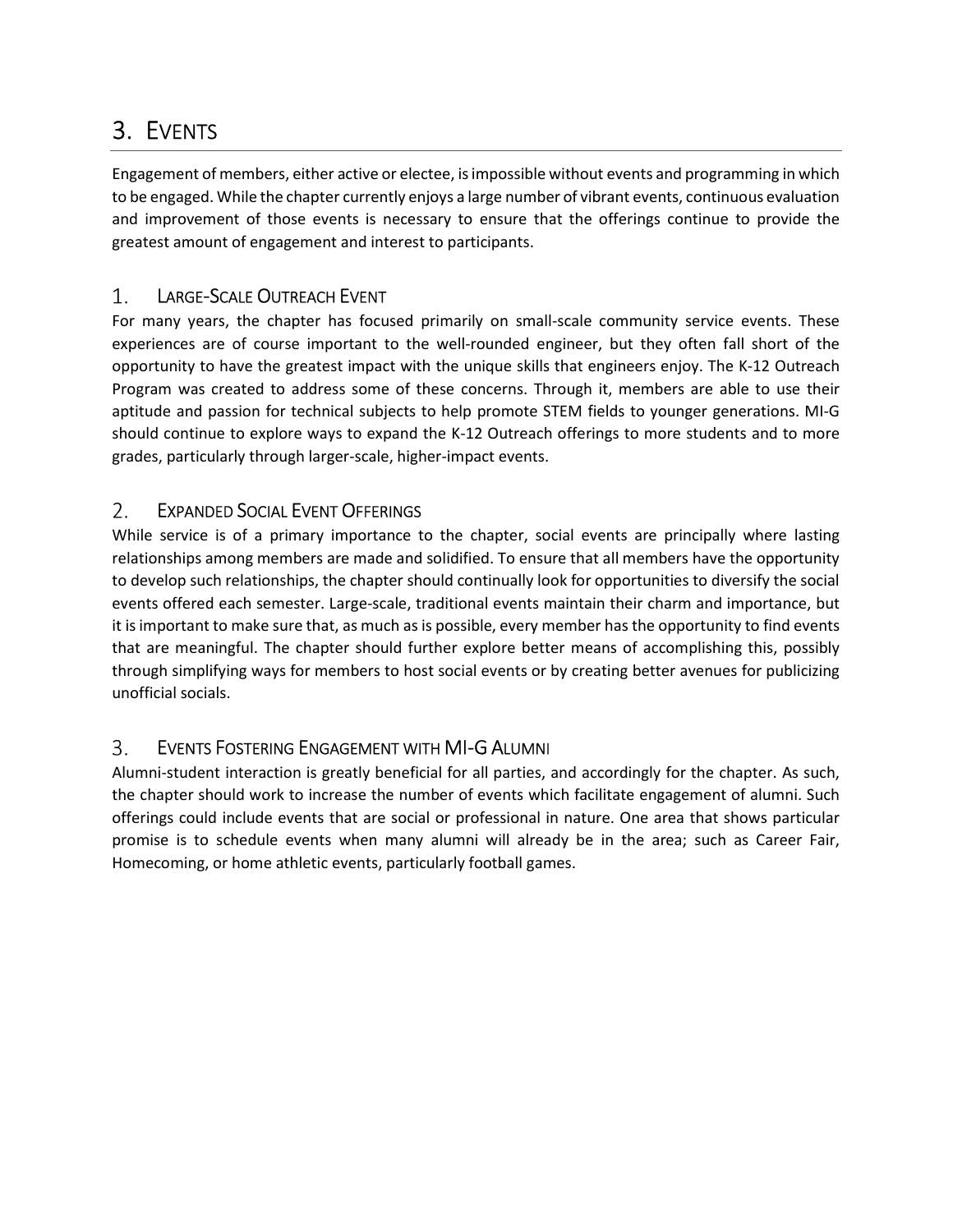## 4. CHAPTER REPUTATION AND IMAGE

Of central importance to the mission of initiating more members is a positive public perception of Tau Beta Pi, particularly of the local Michigan Gamma chapter. To that end, it is critical that the chapter do what it can to solidify a worthwhile mission and image and to promote that image to the entire college community, with particular emphasis placed on potential new members.

### 1. CHAPTER MISSION AND DESIRED IMAGE

Being a chapter of the Tau Beta Pi Association, the central mission of the chapter is to recognize and foster distinguished scholarship and exemplary character among engineering students and alumni, and to foster a spirit of liberal culture within the engineering college. These are the central ideals of the chapter. To those we add service to the college, community, and profession. There are many ways that these ideals are borne out in the activities of the chapter, and those ways evolve over time. By continual reevaluation of the ways in which these ideals are lived out, the chapter ought to work to better and more effectively promote that image: an organization committed to academic excellence and exemplary character, continually striving to better the college as a whole, and the lives of the individual students therein.

### $2.$ IMPROVING REPUTATION AMONG POTENTIAL ELECTEES

Tau Beta Pi ought to work to maintain an unimpeachable reputation among all the members of the various communities in which it resides. Unfortunately, no honor society, by virtue of its construction, can make itself open and accessible to all. While the chapter ought to make every effort to be as inclusive as is possible within those confines, special consideration should be given to those students, who by their past and present accomplishments either find themselves eligible or show promise to soon attain eligibility. This is of particular importance for first and second year students.

Over the next five years, MI-G should seek to increase the means by which it can publicize itself to first and second year students, in particular to those students who show promise of being eligible as juniors or seniors. This could take the form of speaking to introductory engineering courses to publicize services like Book Swap or tutoring and to inform them of our existence and to encourage them to strive for excellence both within the classroom and without. Other options like the first year mixer attempted in winter 2014 or university functions like Engineering Welcome Day and Northfest should be duly considered as well.

### DEVELOPING CONSISTENT TBP "BRAND" 3.

In order to properly convey its existence and mission to as many people as possible, MI-G should seek to develop and maintain a consistent brand and appearance. Any publicity materials or public correspondences that the chapter uses should be developed to ensure that at best the mission of the chapter is advanced, and at worst it is not hindered. Here is considered such publicity items as flyers, social media, emails, apparel, public calendar postings, the website, and others. Any college facing events must also be considered. For these events, it is insufficient to maintain that "any publicity is good publicity," rather in these events, the chapter ought to work to not only publicize its name but also to publicize and ideally advance its mission.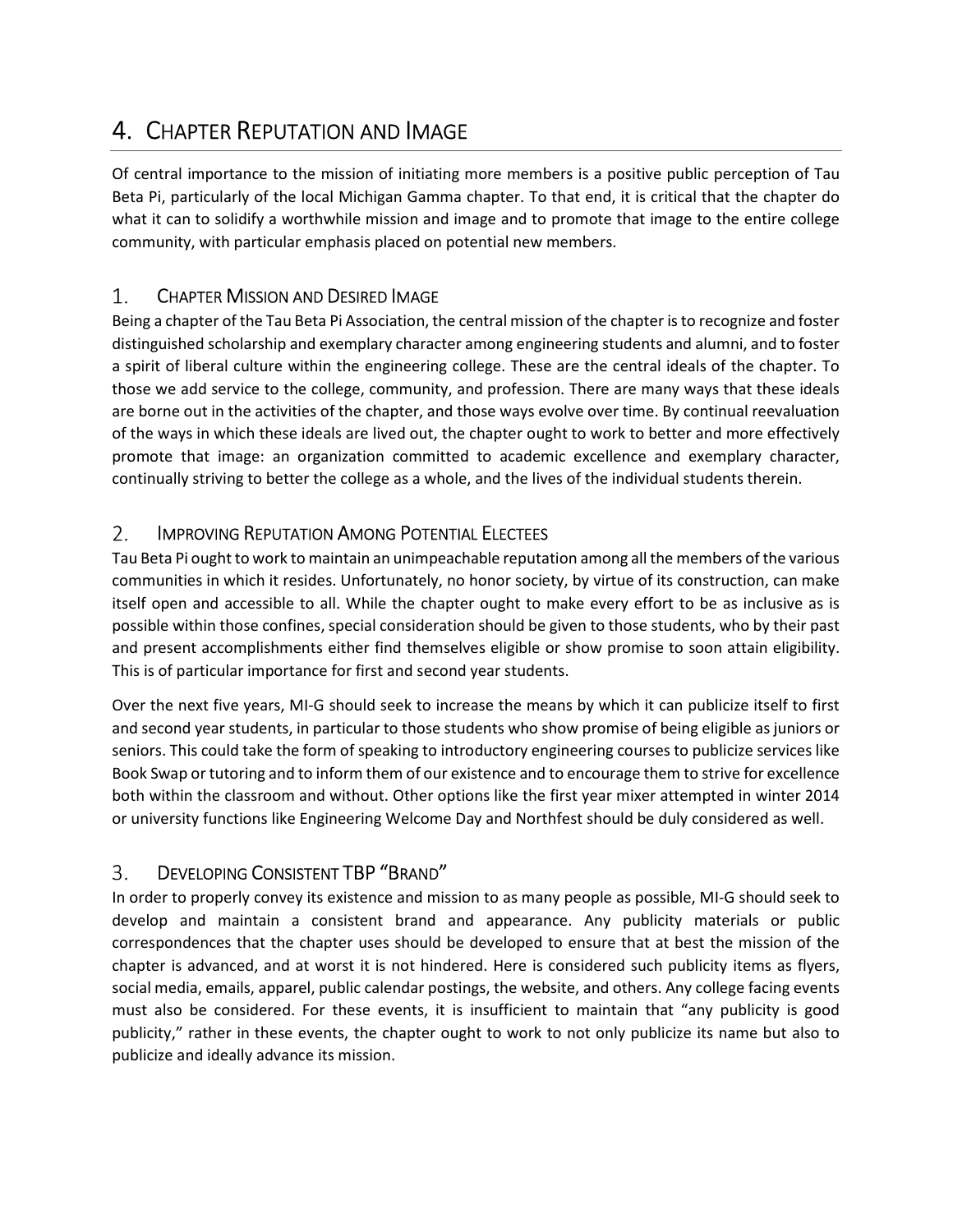## 5. SIGNATURE EVENTS

#### 1. **DEFINITION**

A signature event is one which is integral enough to the life of the chapter that, by its addition or subtraction, would markedly change the image, culture, operations, structure, or financial health of the chapter. Such an event is unambiguously aligned to the core mission of the chapter and/or the Tau Beta Pi Association. A signature event must further be recognized as belonging to TBP MI-G beyond the current membership of the organization.

#### 2. PRIORITIZATION, PLANNING, AND FREQUENCY

Signature events should be prioritized, and effort should be given to their continued improvement. In particular, the needs of each signature event should be given due consideration during the planning of each semester's meetings and events. While signature events are critical to the ongoing success of the chapter, they should be held to a reasonable number. Holding too many signature events can put undue strain on the chapter leadership's time and focus and can lead to a cheapened experience for attendees. Perhaps the greatest opportunity for improvement to the chapter's existing signature events is through greater publicity. Care and focus should be given to continually improving and expanding the publicity around chapter signature events.

#### 3. CHAPTER VISION FOR SPECIFIC SIGNATURE EVENTS

### 1. SWE/TBP Career Fair

While itself a separate organization and a joint venture with the Society of Women Engineers, Career Fair is of critical importance to the chapter. The vision of MI-G for the Career Fair is that it work to improve and expand in the following ways: that it continually work to increase the number and diversity of companies in attendance so that it may best serve the needs of the students at the college; that it investigate ways of increasing participation of both companies and students in fields typically underrepresented at the fair; that it seek to include participation by small companies founded by Michigan alumni; and that it continually innovate to improve the student experience.

### 2. TBP Book Swap

One of MI-G's most visible events, TBP Book Swap is an important service to the college that provides a unique opportunity to improve the awareness and image of the chapter. The chapter should continually seek to increase the impact and relevance of TBP Book Swap. In addition to incremental improvements to the logistics and advertising of the event, it is of great importance that the event leadership continually consider "out of the box" improvements that could radically expand the scope of the event and improve the student experience of participation therein.

### 3. K-12 Outreach (TBP MindSET, etc.)

There is perhaps no event more aligned to the MI-G's mission of promoting engineering as MindSET. Since its start at MI-G in 2010, MindSET has grown to become a program of central importance each semester. MI-G should work to continue to improve and expand the program, and related K-12 Outreach initiatives in the coming years. Particularly, effort should be made to increase outreach beyond the current target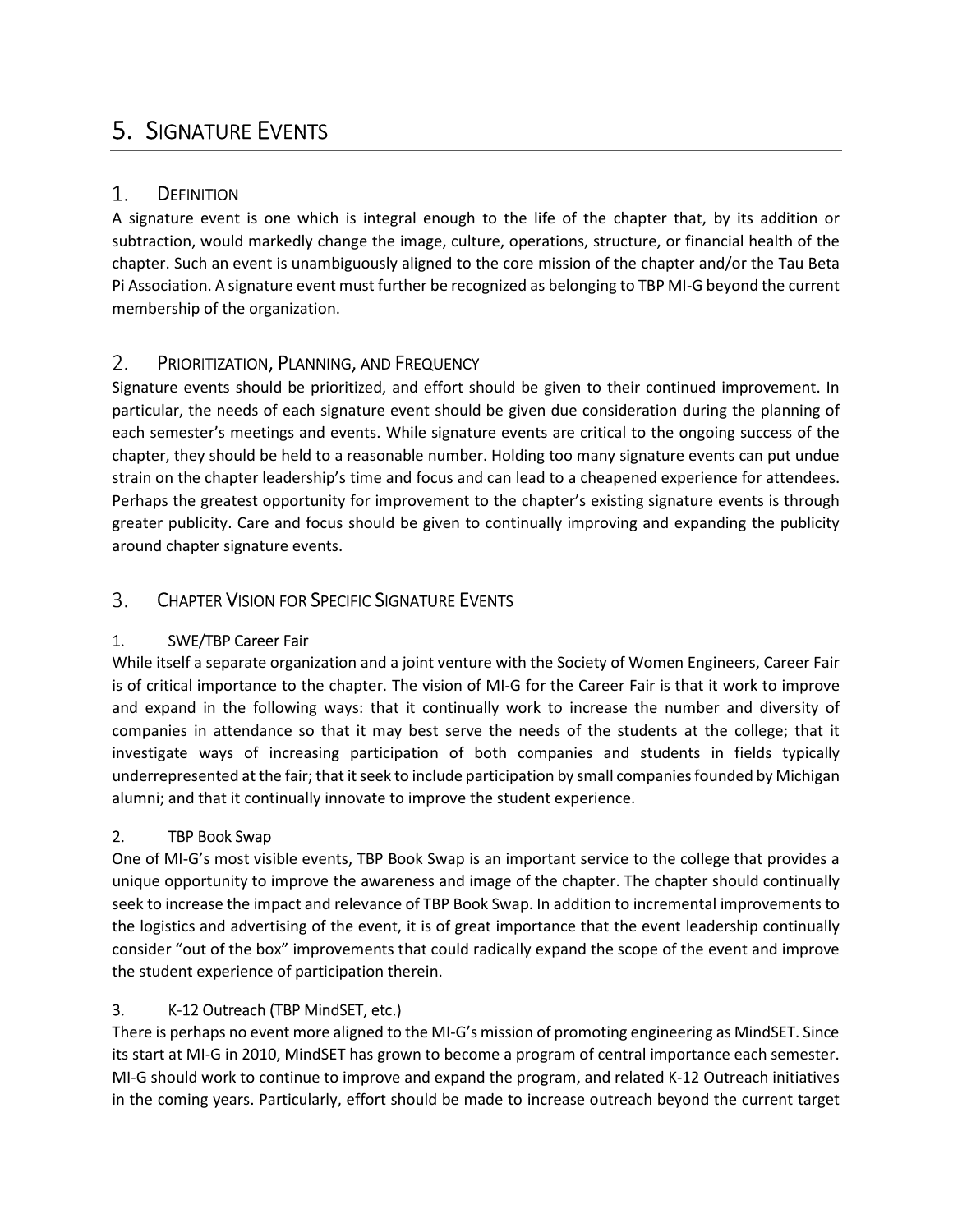audience of MindSET. Two areas of desired K-12 outreach expansion are in middle and high school outreach. The goals and structures of such outreach programs would be necessarily different: middle school outreach would focus more on core math and science to help prevent students turning away from STEM fields when choosing high school curricula, while high school outreach would focus more on engineering design–filling a largely vacant space and encouraging students already interested in math and science to explore engineering as a viable educational path. Both initiatives are integral to a fully-formed K-12 Outreach program and should eventually be included in chapter operations; however, due to limited personnel resources, and so as to focus on one attainable goal rather than splitting focus, the chapter should first focus on developing and stabilizing a program for high school outreach. In any expansion to the program, inclusion of schools and regions typically underserved or underrepresented in engineering should be prioritized to help maximize the "broader impact" of the program. Further, the chapter should work diligently to provide continually improving volunteer training, specifically for teaching science and math concepts to younger students.

### 4. MLK Luncheons

The Martin Luther King, Jr. Luncheon series has long been a staple of the chapter's efforts to foster a spirit of liberal culture, particularly with respect to social responsibility, within the engineering college. While the program has suffered for lack of stability recently, the events nevertheless offer a strong opportunity to meaningfully advance our mission while reaching new audiences. Given the recent instability, it is most important that the events continue to happen with regularity, namely at least three such luncheons should continue to be hosted each year. In years where enough meaningful topics can be staffed, expansion should be considered. Further, efforts should be made to work with similarly aligned organizations or departments to secure speakers, generate ideas, or increase publicity.

### 4. EXPANSION TO FURTHER SIGNATURE EVENTS

The chapter hosts many events each semester that, with proper focus could be developed into signature events. One of the greatest needs for these events is in the areas of increased chapter publicity, improved chapter image, and greater contact with potential new members. Events that fall into these categories currently include "Tau Beta Pi Day", "The Breakfast Parties", and the "Underclassmen Mixer." While none of these events currently merits consideration as a signature event, focus should be given to developing these and other similar events to help continually grow and improve the chapter.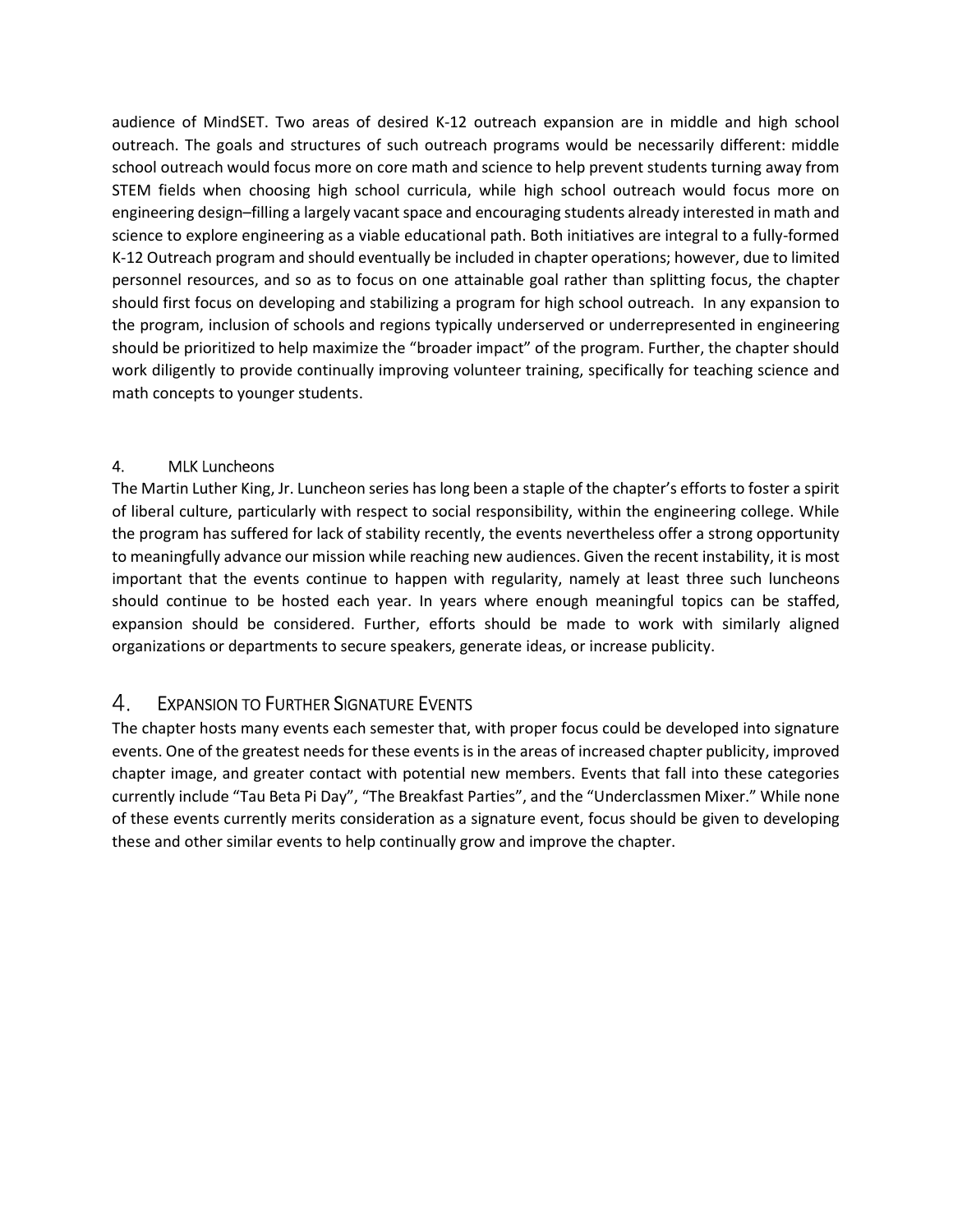## 6. TBP BEYOND U OF M

While much of TBP MI-G's activities fall within the confines of the College of Engineering, it is important that MI-G maintain an active role outside of the college as well. In particular, THE CHAPTER OUGHT TO FOCUS ON INCREASING ITS ACTIVITY IN THREE KEY AREAS BEYOND THE COLLEGE: GREATER AWARENESS OF AND INTERACTION WITH THE NATIONAL ASSOCIATION, GREATER INTERACTION IN AND LEADERSHIP WITHIN DISTRICT 7, AND A GREATER INVOLVEMENT IN THE LOCAL ANN ARBOR COMMUNITY. OF THESE, THE FIRST TWO ARE OF GREATER IMPORTANCE, WHILE GREATER INTERACTION WITHIN THE COMMUNITY SHOULD FOLLOW AS THERE IS OPPORTUNITY.

#### 1. THE TAU BETA PI ASSOCIATION

Greater involvement at the national level necessitates greater awareness of the Association generally. This includes informing chapter members of opportunities such as fellowships and scholarships, but also of the existence of the Association generally. Within the Association, there are two programs which are seeking, in particular, to expand and improve the resources available to collegiate chapters. These are the District Program and the Student Advisory Board. It is important that MI-G lend its support to these groups and initiatives, both for the improvement of its own resources, but also for the betterment of other chapters. One important distinction afforded by the Association is that of TBP Laureate. Laureates are nominated by chapters and selected by a committee of District Directors. IN ORDER THAT TBP MI-G BETTER PARTICIPATE AT THE NATIONAL LEVEL, THERE SHOULD BE CREATED A COMMITTEE WITHIN THE CHAPTER TO CONSIDER AND NOMINATE MEMBERS FOR THE DISTINCTION OF LAUREATE.

At present, MI-G enjoys very sound financial footing. The vast majority of the chapter's income, however, is from a single source: Career Fair. A financial priority of the chapter should thus be to investigate means of diversifying revenue streams particularly through endowing the operating budget insofar as is possible. At the same time, MI-G finds itself on sounder financial footing than most chapters, and perhaps even than the national organization. The push of late has been to create \$100,000 endowments for each chapter (referred to as CEI funds or CEI endowments) which would cover the expenses of the Convention voting delegate, chapter engineering futures, costs incurred to HQ by chapters, and district conferences. Any interest realized by the endowment beyond that necessary to cover the aforementioned expenses (approximately \$4,000) would be returned to the chapter in the form of project grants. In Fall 2015, the MI G officer corps voted unanimously to work with HQ to set up a chapter endowment for MI-G with an initial investment of \$100,000 which would fully defray the costs incurred by the chapter to HQ. Further, the vote stipulated that, as long as the chapter advisory board deems it to remain in the financial best interests of the chapter, the chapter should invest at least \$25,000 per year until the endowment is capable of fully supporting the chapter's operating budget. Over the next five years, and beyond, the chapter should work to make sure that the initial investment into the endowment is completed to the satisfaction of both HQ and MI-G and should continue to make these investments in the MI-G CEI endowment.

Michigan Gamma should continue and expand efforts necessary to host the National Convention in 2017, in commemoration of the bicentennial of the University. This includes creating the necessary committee/officer(s) to oversee preparation and logistics for the Convention.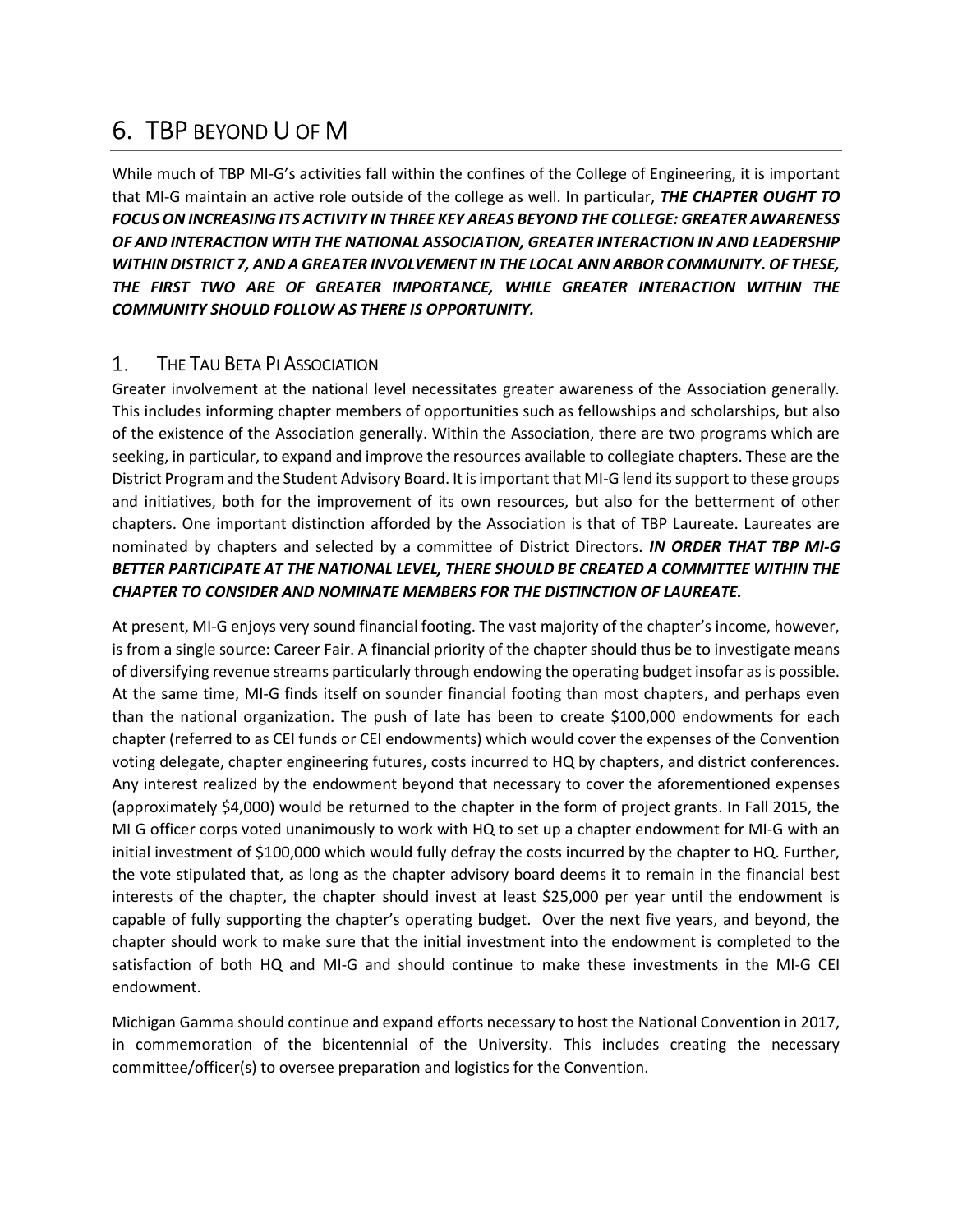### DISTRICT 7 2.

The annual District 7 Conference is the biggest event for the district each year. It alternates between Michigan and Ohio with a chapter in that state opting to host. Hosting the conference can be a big boost for a chapter and a way to prepare for hosting the annual Convention, but it can also be a drain on available resources. As other chapters can likely gain more benefit from hosting the District Conference, MI-G shouldn't seek to host if other chapters are willing and able. If no Michigan chapters are interested, however, MI-G should be willing to host, as it can typically spare the bandwidth and has experience in running a successful conference.

MI-G should perform more projects with other local collegiate chapters. Particular focus should be given to MI-I as they are fellow Wolverines and their chapter has struggled recently. Further, MI-G should host at least one inter-chapter social a year with more than two chapters present. To start, this could be a social for the officer corps of the chapters. Alumni Chapters could also be invited.

In addition to collegiate chapters, MI-G should work more with the Ann Arbor Area Alumni Chapter, particularly to help stabilize the chapter. There should be at least one joint event a semester, such as a homecoming tailgate, career advice seminar, or occasional mixers. Given the financial stability of the respective chapters it is recommended that MI-G be willing to shoulder much of the necessary funding for any such events, at least in the near future.

MI-G should explore hosting rivalry events such as tailgates before the MSU, OSU games and invite MI-G, MI-I, MI-A/OH-G members and alums. These type of events would allow the opportunity to network with alumni who may be back for the game and members of other chapters. This could even be expanded to encompass most or all of the home football games as TBP chapters exist at most schools that Michigan plays against.

### $\mathcal{B}_{\mathcal{C}}$ TBP IN THE ANN ARBOR COMMUNITY

MI-G should continue to be involved in the community and look for opportunities to increase engineeringrelated volunteering. This should particularly focus on STEM outreach as discussed in Sections 3.1 and 5.3.3.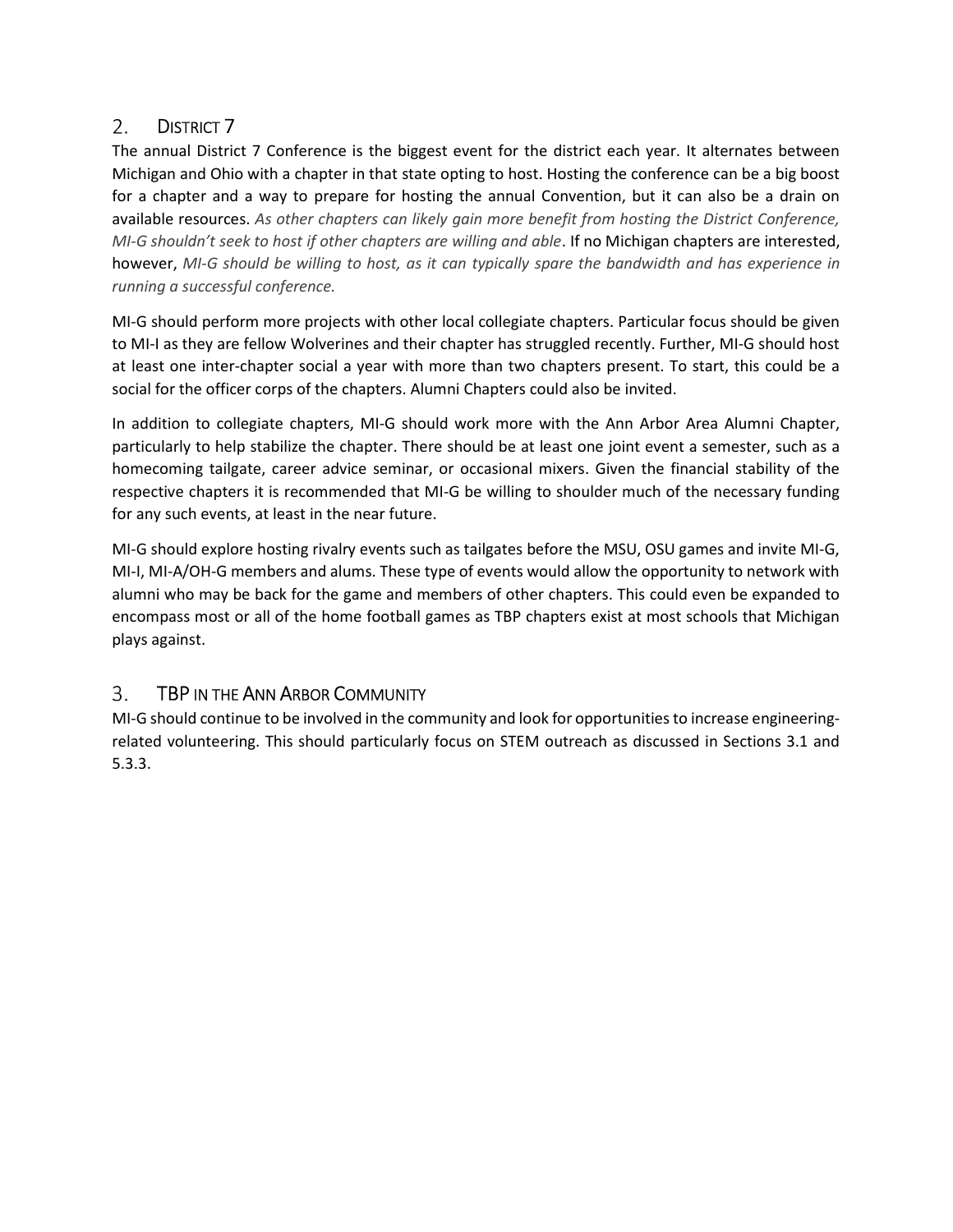## 7. CHAPTER LEADERSHIP

A central component of the chapter life cycle, effective leadership is of principal importance in charting a sound course for the organization. Michigan Gamma already enjoys a variety of leadership positions and strong continuity offered through its advisory board. Continuing to improve the leadership resources available is vital to the long-term growth and success of the organization.

### 1. **TRANSITIONS**

As a student organization, MI-G experiences high semester-to-semester turnover of officers. While the advisors can help to ensure smooth transitions of most of the high-level ideas and functions of the chapter, the scope of chapter operations necessitates that more work be done to ensure that as much knowledge as possible is carried over each semester. While transition material specific to each officer position is usually adequate, and while transition material for the officer corps as a whole has improved of late, such transition material should continue be expanded in a way that is easy to update and readily accessible to new officers. Areas of specific need include overview of officer responsibilities that may impact other officers (announcement submission, social media, flyers, newsletters, New Initiatives topics, etc.) and responsibilities of the officers collectively. Effort should be further made to ensure that transition material is kept up-to-date throughout the semester and that transition material be preserved in a sustainable and recoverable manner.

### $2.$ LEADERSHIP DEVELOPMENT AND TRAINING

For many new officers, a first time leadership position in an organization as large and complex as MI-G can be overwhelming. To that end it is recommended that the chapter seek new and varied ways of providing ample leadership development and team-building opportunities for officers, chairs, and other chapter leaders. These can include such avenues as Engineering Futures modules or various leadership skills assessments.

### 3. ADVISOR RESPONSIBILITIES

 One of the strengths of chapter advisors is their ability to take on previously undefined roles to help the organization. Sometimes these are one time roles that need no continuity or transitioning, at other times these are new, lasting responsibilities that need to be formalized and carried forward. Even advisors will eventually leave the organization. In the coming years TBP should work to formalize processes by which these responsibilities become formalized into chair or officer positions so that they may be easily transitioned when necessary. Additionally, there are a number of responsibilities that ought to remain within the advisory board but should be formalized such that they are always accounted for. The advisory board should make a priority of identifying such responsibilities and a means of formalizing them.

### 4. BUDGET WORKFLOW IMPROVEMENTS

Finances are critical to the ability of MI-G to perform many of its signature or otherwise noteworthy events throughout the year. Ensuring that budget workflows are established to ensure the long-term financial wellbeing of the organization is imperative. As such periodic review by the advisory board is recommended to continue; however, the advisory board should investigate means to better balance such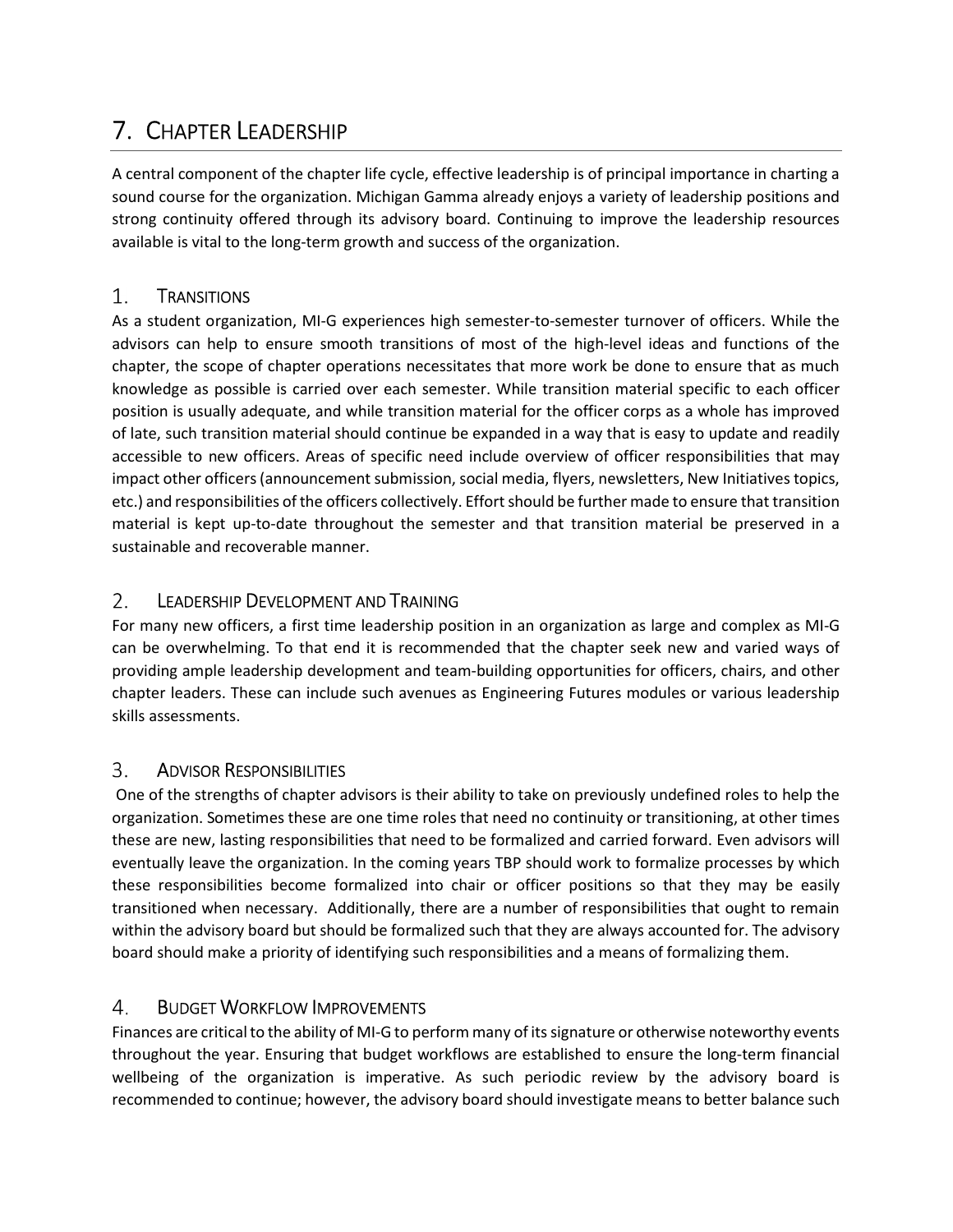oversight with efficiency. In particular, it may be beneficial to preemptively review and approve only those budget items which the treasurer or an individual officer wishes to appreciably modify from previous semesters. Better documentation of all aspects of budget and finance is further recommended, particularly with respect to the chapter's centennial endowment.